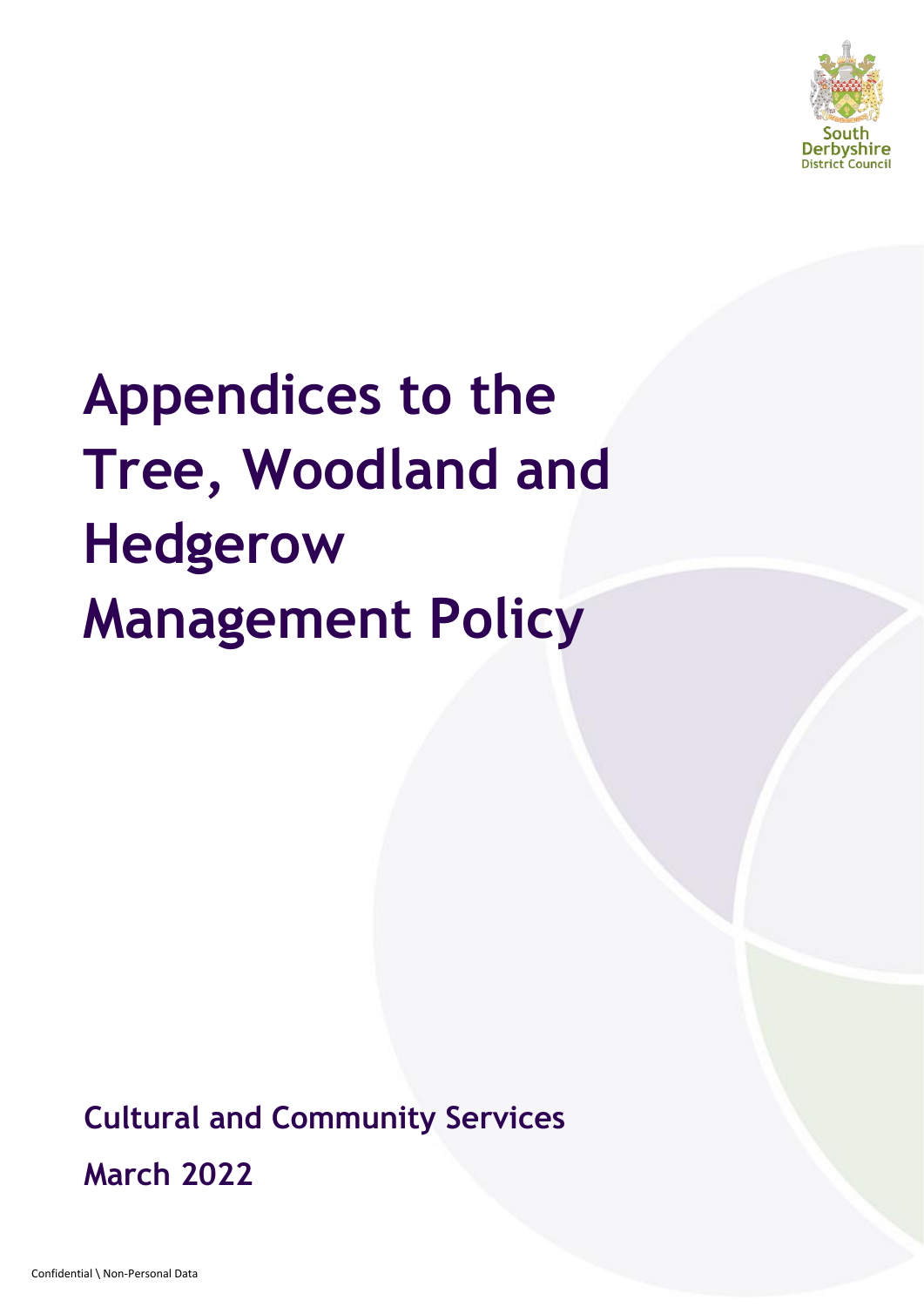# **Contents**

<span id="page-1-0"></span>

| A.1  |  |
|------|--|
| A.2  |  |
| A.3  |  |
| A.4  |  |
| A.5  |  |
| A.6  |  |
| A.7  |  |
| A.8  |  |
| A.9  |  |
| A.10 |  |
| A.11 |  |
| A.12 |  |
| A.13 |  |
| A.14 |  |
|      |  |
| B.1  |  |
|      |  |
| C.1  |  |
|      |  |
| D.1  |  |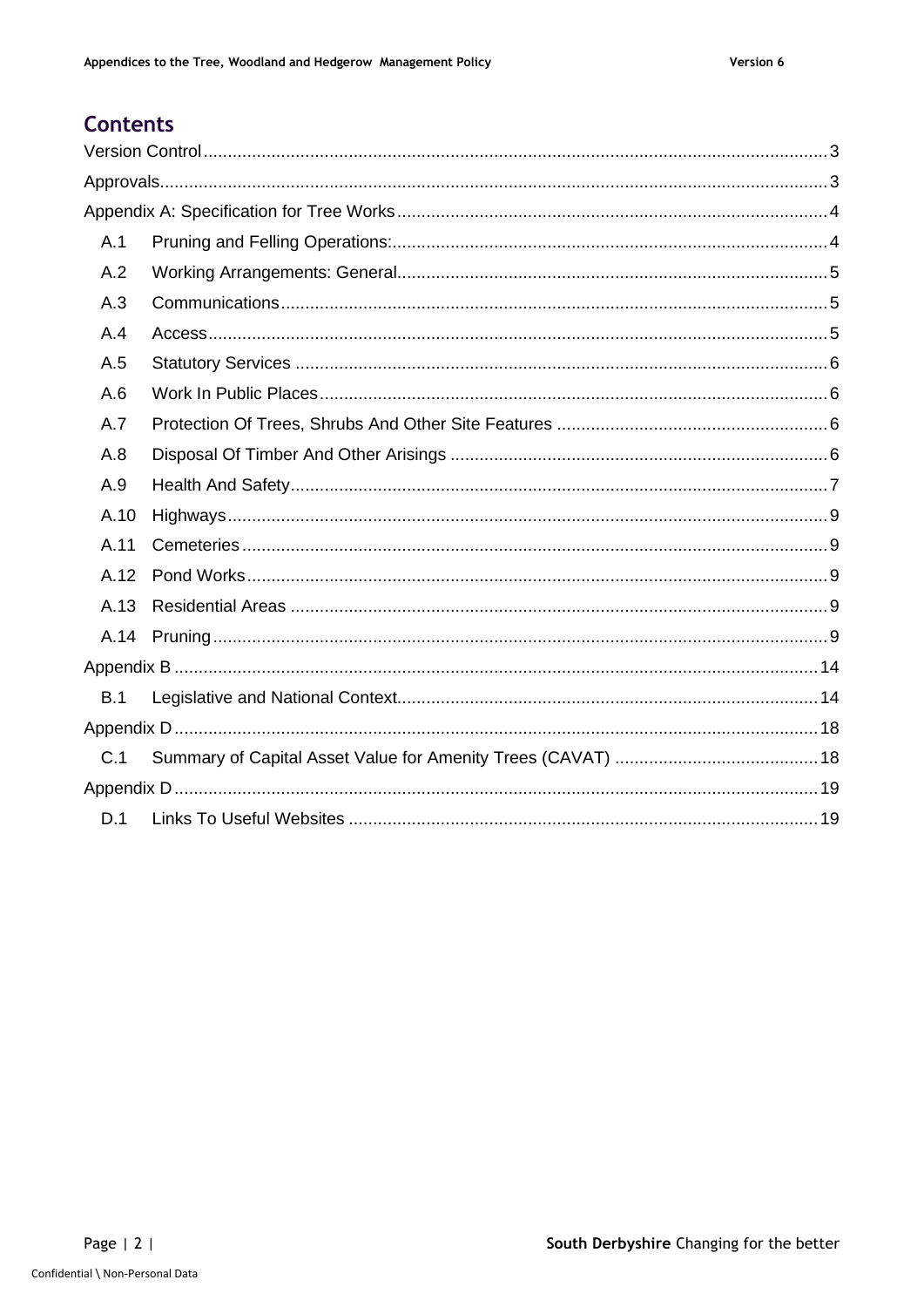# **Version Control**

| <b>Version</b> | <b>Description of version</b>               | <b>Effective Date</b> |
|----------------|---------------------------------------------|-----------------------|
|                | Original draft for CCS HOS                  | <b>July 2019</b>      |
|                | Revised draft with HOS amends included      | October 2020          |
|                | Revised draft for circulation to all HOS    | January 2021          |
|                | Revised version including HOS amendments    | May 2021              |
| 5              | Revised version including Zurich amendments | January 2022          |
| 6              | Revised condensed version                   | <b>March 2022</b>     |

# <span id="page-2-0"></span>**Approvals**

| <b>Approved by</b>              | <b>Date</b> |
|---------------------------------|-------------|
|                                 |             |
|                                 |             |
| <b>Associated Documentation</b> |             |

| <b>Description of Documentation</b> |  |  |
|-------------------------------------|--|--|
|                                     |  |  |
|                                     |  |  |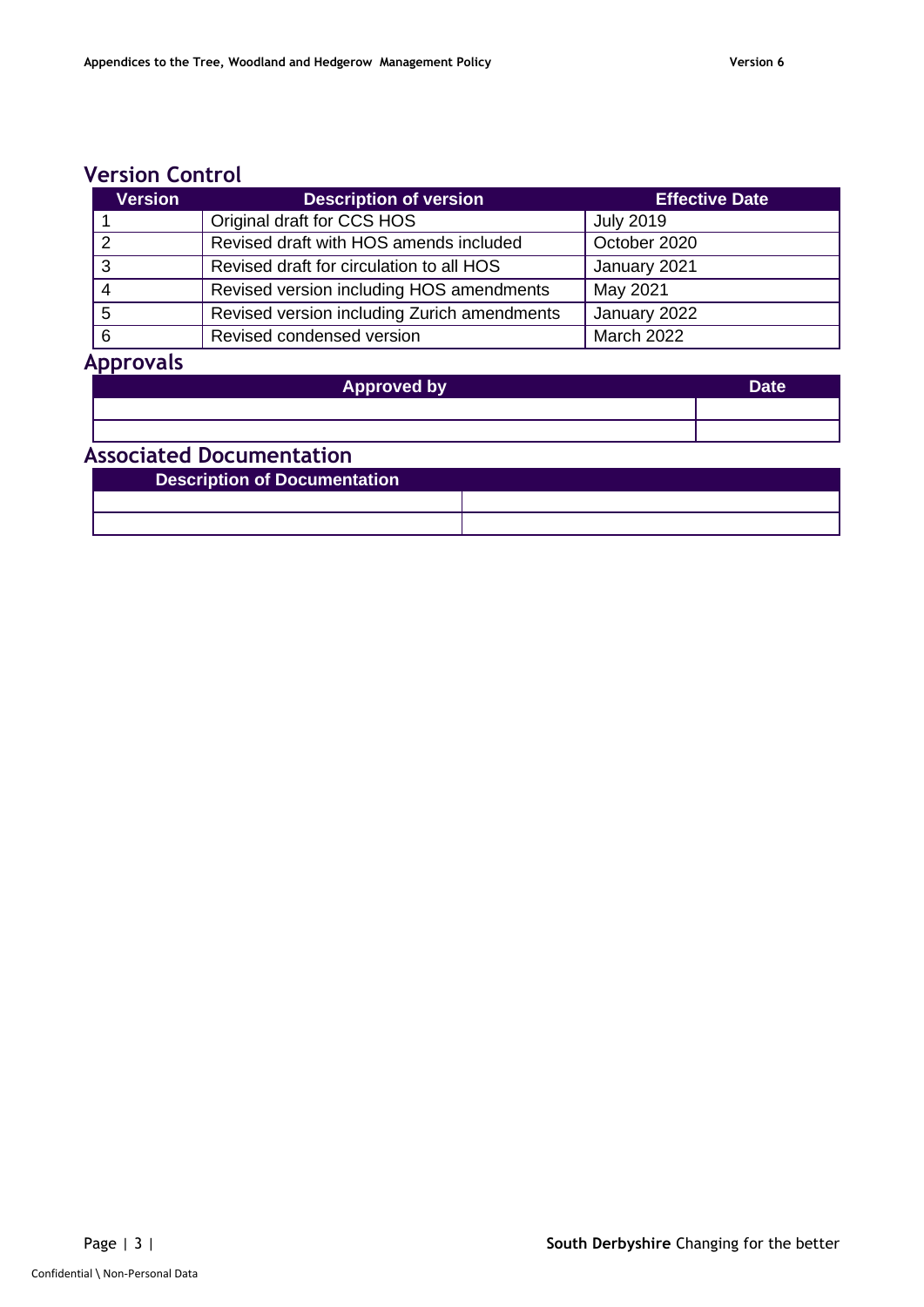# **Appendix A: Specification for Tree Works**

## <span id="page-3-1"></span>**A.1 Pruning and Felling Operations:**

#### A.1.1 **Appendix 2 Specification for Tree Works**

<span id="page-3-0"></span>All tree work carried out on behalf of the Council shall comply with and will be quality assessed against this tree-work specification. This provides general instructions on how tree work will be carried out, particularly pruning, by describing different pruning techniques and how they shall be used and for what reasons. It supplements Policy point; 'Standards of Tree Work'. The quality of tree work undertaken is key to successful tree management and are the minimum standards the Council will accept. It could also be utilized for providing additional information to private tree owners and managers, particularly those with protected trees.

The British Standard Tree Work - Recommendations BS3998:2010 is referred to through this document. It is a more comprehensive guide to tree management techniques and will also be used to provide expected standards in relation to tree work.

#### **Introduction**

Pruning is the most common tree maintenance procedure. Pruning is often desirable or necessary improve tree structure, limit nuisance or maintain safety. Poorly executed or unnecessary pruning can do more harm than good since each cut has the potential to change the growth of a tree, cause damage or allow the entry of wood decaying organisms, therefore no branch should be removed without a good reason. Older trees do not tolerate pruning as well as younger trees and substantial pruning can be very damaging. The effect of pruning also varies between species and some are not naturally tolerant of cutting, notably beech and birch.

There should be a good reason to remove more than a quarter of a tree's leaf area in a single year, as this could seriously damage the tree (there are exceptions for practices such as pollarding). It is important to consider pruning over the entire lifespan of the tree or trees involved and not as a one-off single operation. Many trees generate adventitious sprouts, in response to over-pruning, as they attempt to replace the stored energy. However live-branch pruning is an essential part of forming good crown structure and is a necessary procedure in the management of specimen trees within residential parks and gardens.

This good practice guidance outlines the acceptable standards of tree work at the present time. It is based on various guidance but primarily on the British Standard Recommendations for Tree Work (BS3998:2010) and the Arboricultural Advisory and Information Service's Arboriculture Research Note 48, 'A Definition of the Best Pruning Position'. Any reputable service provider will be aware of and familiar with these publications and will be able to carry out work to the required standard. This guidance deals with the most common procedures undertaken in tree work, however more specialised pruning may occasionally be specified.

The type of pruning will vary according to the tree species, age, condition, past works and the nature of any fault or complaint associated with the tree.

- A.1.2 When is pruning justified? Pruning is usually found to be necessary because of the following reasons:
	- To maintain health and safety of the tree.
	- Obstruction to users of the highway and/or private property.
	- To abate actionable nuisance.
- A.1.3 Intervals for Pruning Pruning can take place at most times of the year but ideally leaf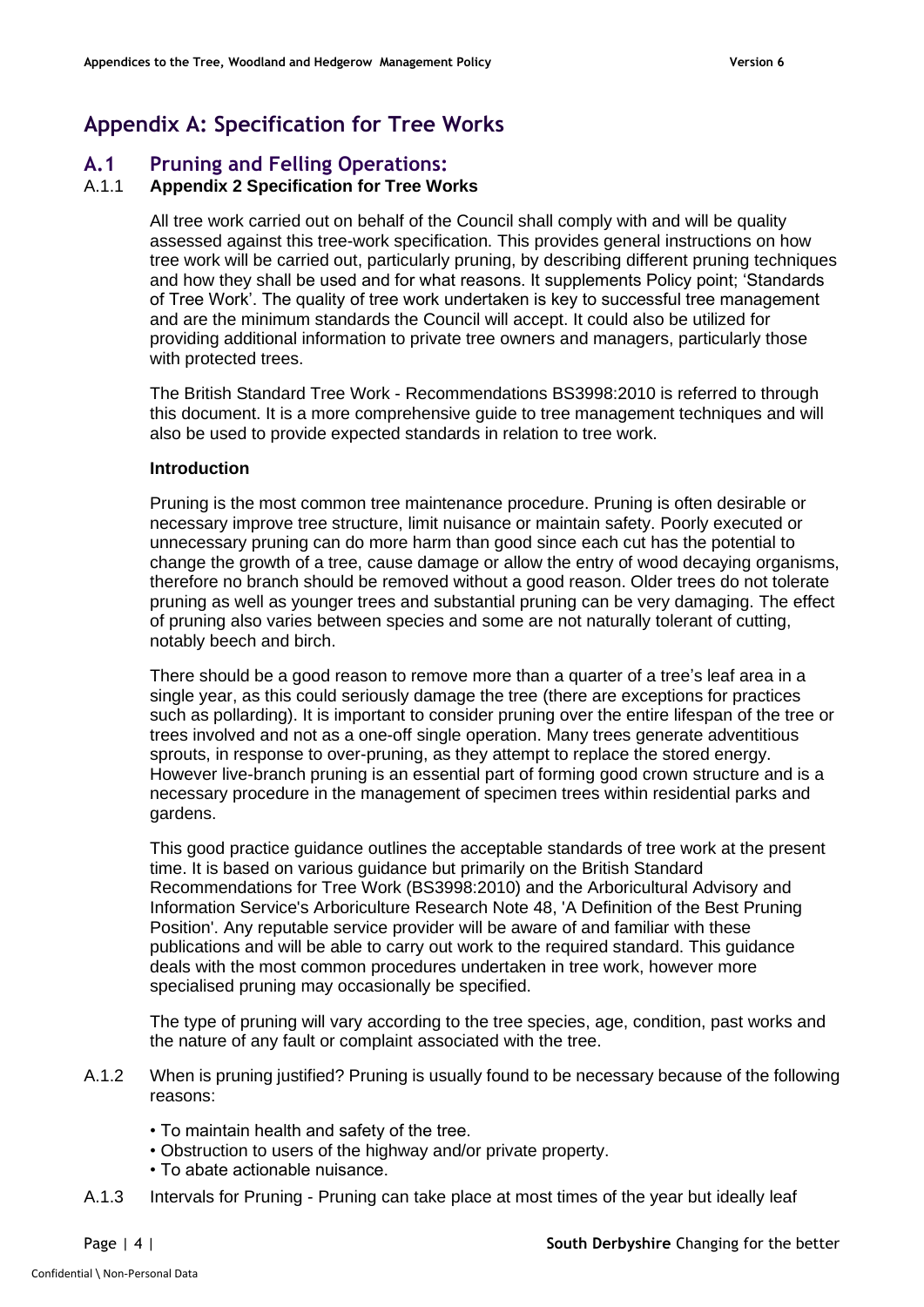flushing and fall should be avoided as well as flowering periods. Certain species have more specific times because of the risk of disease and/or bleeding. (See table B1)

- A.1.4 Although most minor pruning can be carried out at any time of the year, where possible it is desirable to avoid pruning operations when deciduous trees are coming into leaf and in the autumn when they are losing their foliage as the trees ability to close wounds is depleted and the tree can lose valuable energy reserves. This is particularly important if it is necessary to carry out heavy pruning or work on older trees.
- A.1.5 The pruning of maples (including sycamore), lime and birch should be avoided in the early spring when the sap is starting to rise as they will bleed sap from the pruning wound. This bleeding is harmless but wastes the trees resources and is unsightly.

# <span id="page-4-0"></span>**A.2 Working Arrangements: General**

## B.2.1 **Work Categories**

- B.2.1.1 All instructions under this Service will be given in writing by the Authorised Officer to the Service Provider except in the case of Emergency works where the instruction may be given orally and will be confirmed in writing
- B.2.1.2 Each such instruction will indicate the time within which the work must be completed. The Service Provider will be given as much notice as possible of tasks to be carried out with the intention of providing an even workload throughout the year.

#### B.2.2 **Emergency Callouts**

- B.2.2.1 The agreed Service Provider shall provide all emergency callout cover outside normal working hours, including Bank Holidays, with response times being developed as part of service level agreements
- B.2.2.2 The Authorised Officer shall be informed of any emergency callouts undertaken by the Service Provider with information on the circumstances around the call-out. The Service Provider will remove all arisings from such operations, being cleared within 12 hours. Service Providers will be given and be expected to understand the Council's Emergency Plan – TBC. Major tree incidents will be tackled with reference to this Plan

#### <span id="page-4-1"></span>**B.3 Communications**

- B.3.1 The Service Provider shall ensure that a suitable member of its own staff is contactable by the Authorised Officer during all tree work operations, including tree planting
- B.3.2 All gangs working under this Service shall be contactable via a mobile telephone linking the Service Manager to his employees. This is to enable the Authorised Officer to obtain a prompt response from the Service Provider when required.

## <span id="page-4-2"></span>**B.4 Access**

- B.4.1. Access to the sites shall be by public roads or other defined routes, which shall be identified by the Authorised Officer either on plans or on site. The Service Provider will be responsible for ensuring that its operatives' vehicles and those of suppliers and others employed on the works use only agreed routes
- B.4.2 Where it is necessary to enter or cross land which is not the Council's property, or which is in the possession of another party, the Service Provider shall normally be responsible for making their own arrangements for access. Where difficulties arise the Authorised Officer may assist in making suitable arrangements.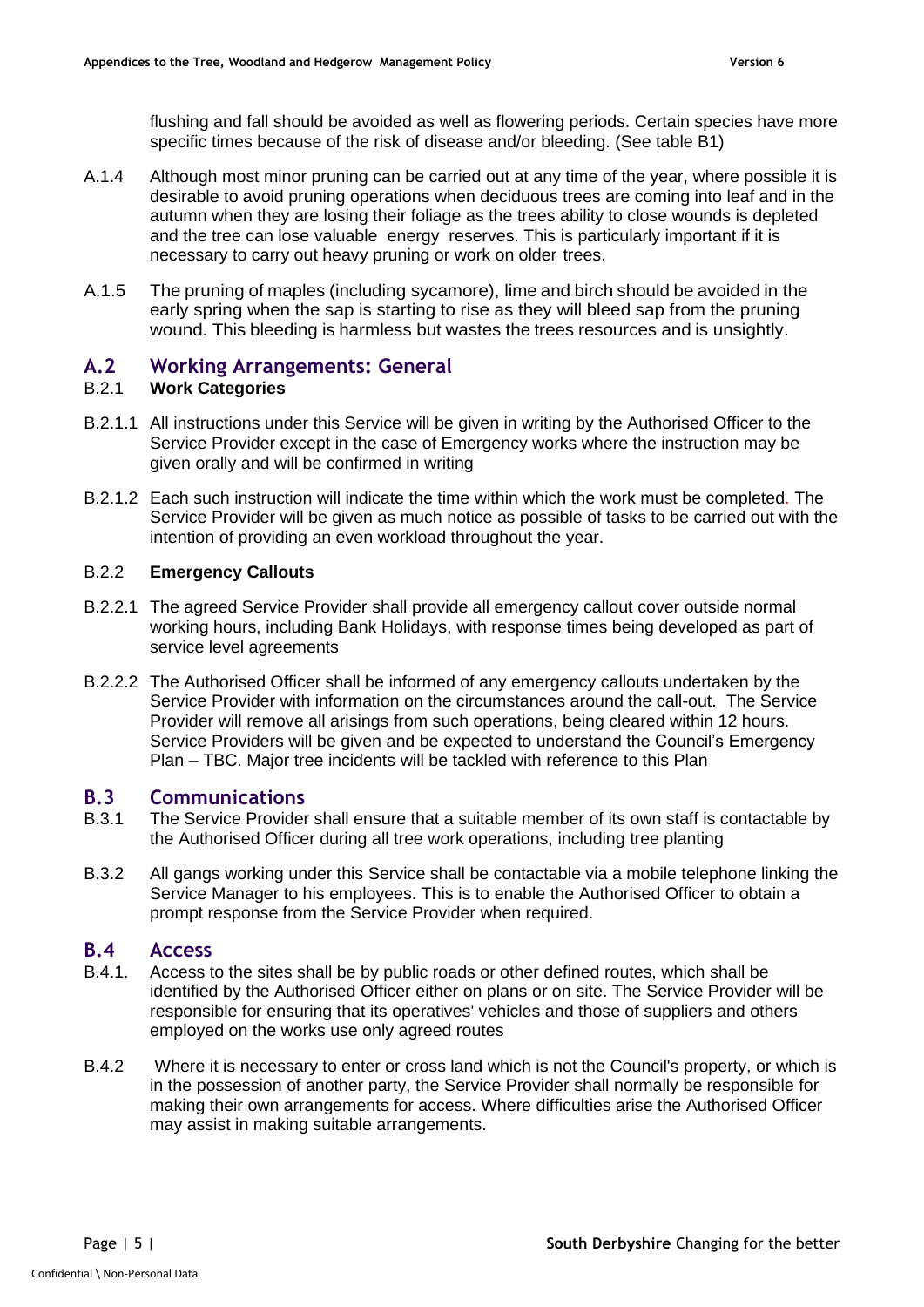- B.4.3 The Service Provider must ensure that where vehicular access has been gained to a site by unlocking a gate or removing a bollard or barrier, the access is re-secured and locked where applicable immediately behind the Service Provider's vehicles using the access.
- B.4.4 The Service Provider shall ensure that site transport directly or indirectly involved in the works shall at all times when leaving the site be in a state of cleanliness to prevent the fouling of public or private roads leading to and from the site.

## <span id="page-5-0"></span>**B.5 Statutory Services**

B.5.1 The Service Provider shall be held responsible for locating and marking the position of all statutory undertakers' apparatus and private supplies e.g. water, gas, electricity, telephone, mains and service connections and is to arrange with the appropriate authority for the disconnection of services and removal of fittings and equipment where required and also for reconnection.

## <span id="page-5-1"></span>**B.6 Work in Public Places**

- B.6.1 Where works are to be undertaken at locations to which the public have access, the Service Provider shall take every precaution to ensure their safety. This shall include providing sufficient staff to restrict or redirect the public and erecting signs, cones, barriers and the like as necessary.
- B.6.2 The Service Provider shall not leave any Plant unattended on any location without the prior consent of the Authorised Officer in which case it will be left in a safe condition with adequate warning signs, lamps, cones and the like provided to safeguard the public. Any liability will reside with the service provider

# <span id="page-5-2"></span>**B.7 Protection of Trees, Shrubs and Other Site Features**

- B.7.1 The Service Provider shall take all reasonable precautions against damage to the remaining trees and shrubs on the area or in any neighbouring woods, or to buildings, walls, gates, fences, hedges, drains and other public services, watercourses, roads, rides and tracks in the vicinity of its work and shall be liable for any damages thereto due to any act of default of the Service Provider and shall make good any damage at their own expense
- B.7.2 At no time shall the Service Provider use climbing irons (spikes) when climbing live trees, except where those trees are to be felled. Standing trees must not be used as an anchor point for winches unless prior consent is received from the Authorised Officer
- B.7.3 Ruts and damage to grass areas shall be made good before the Service Provider leaves the site and to the satisfaction of the Authorised Officer.
- B.7.4 The Service Provider shall be responsible for all expenditure incurred for any reinstatements or replacement required following works.

# <span id="page-5-3"></span>**B.8 Disposal of Timber And Other Arisings**

B.8.1 Brushwood (Up to 125mm diameter)

Unless otherwise specified by the Authorised Officer or the site is inaccessible, all brushwood shall be chipped, and the chippings disposed of by the Service Provider at a site of its own discretion

B.8.2 Cordwood and Timber (in excess of 125mm diameter)

Unless otherwise specified by the Authorised Officer, the Service Provider shall dispose of all cordwood and timber. If the council requires such wood to be retained the Authorised Officer will inform the Service Provider of the specifications the wood will be cut to and the site, if any, to which it is to be removed. This site may be different from that indicated in 8.1.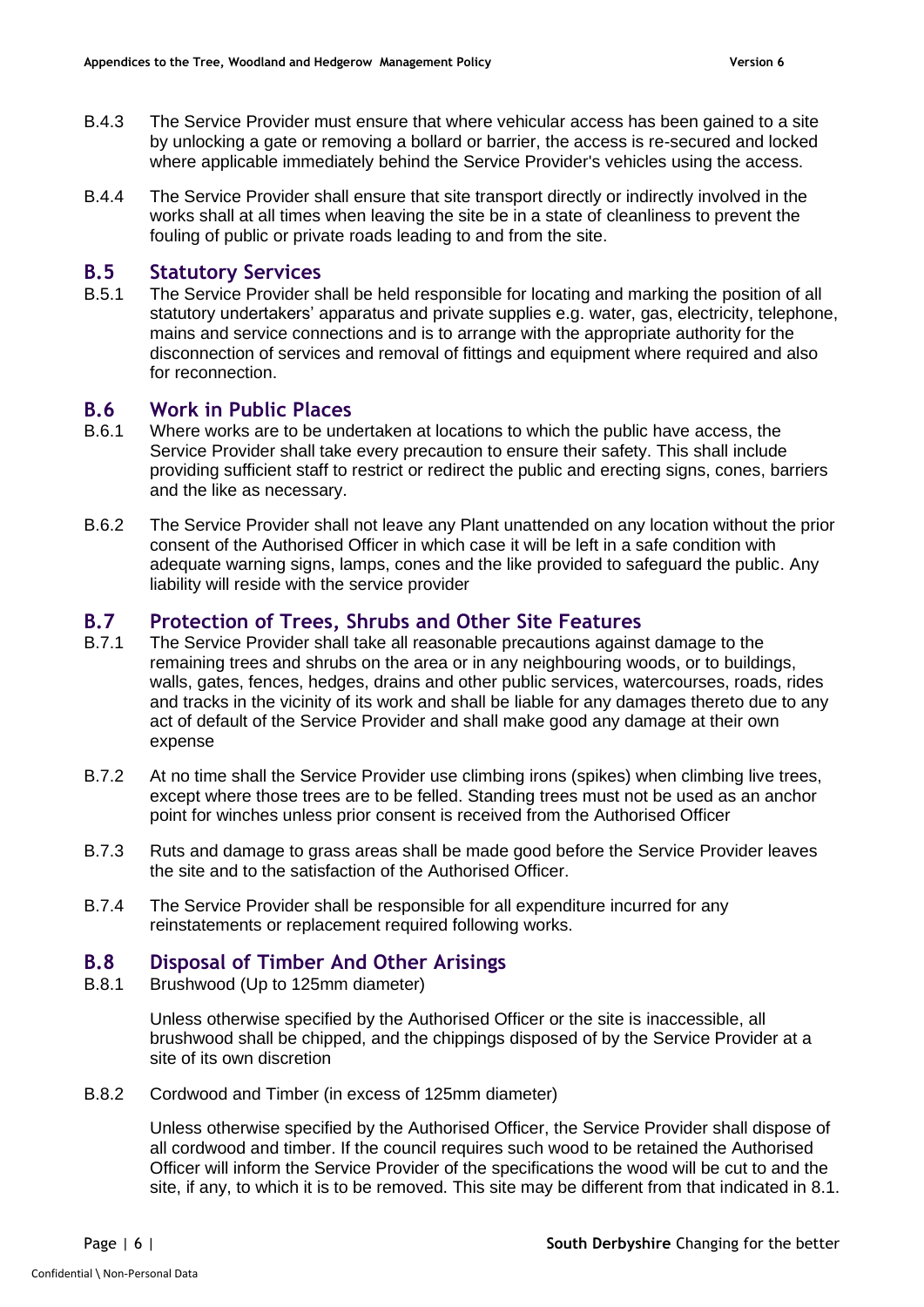The Service Provider shall ensure that any timber or cordwood left at a specified storage site shall be stacked in a safe and neat condition.

- B.8.3 All arisings, including stakes, ties and tree guards (where applicable) shall be removed from the site daily unless prior permission to do otherwise is received from the Authorised Officer. Where permission is given to leave arisings, timber and cordwood on site, the Service Provider shall be fully responsible for ensuring that they are left tidy and in a safe and secure condition. Any cordwood and timber not required by the Council will be removed by the Service Provider and disposed of at their own expense
- B.8.4 All removal and disposal must be carried out safely and the movement and disposal of material must comply with all relevant legislation which is in force at the time of the work being carried out including provision of waste transfer notes where applicable.
- B.8.5 Any tipping fees or other charges or costs incurred in the removal or disposal of any arisings will be assumed to have been included in the Service Providers rates.
- B.8.6 The working site shall be left clean, tidy and in a safe condition at the end of each working day.

# <span id="page-6-0"></span>**B.9 Health and Safety**

#### B.9.1 General

The Service Provider in all operations will comply at their own expense with all current and future relevant codes, Statutory Instruments, European legislation, regulations and statutes relating to health, safety and welfare in forestry, arboriculture, biodiversity, landscape and agricultural operations.

#### B.9.2 Work Wear

Whilst in any work location all of the Service Provider's employees shall wear appropriate safety footwear for the conditions and type of work undertaken, in accordance with their risk assessments.

B.9.3 The Authorised Officer requires there to be two experienced operatives on site at all times whilst either chainsaw or chipping machine are employed. At least one grounds operative must be equipped and able to climb in order to undertake aerial rescue should the need arise.

- B.9.4 Reflective/ high visibility clothing shall be worn at all times when engaged in work on public highways.
- B.9.5 First Aid

At least one member of a work team should have a recognised First Aid qualification to comply with the H&S (First Aid) Regulations 1981

B.9.6 Use of Chemicals

In this document the term "pesticides" includes products such as herbicides, fungicides and insecticides. The use, application and storage of pesticides shall be carried out in accordance with the provisions laid down in the Control of Pesticides Regulations 1986, Food and Environment Protection Act 1985 and the Control of Substances Hazardous to Health Regulations 1988 and as defined in the Provisional Code of Practice for the Use of Pesticides in Forestry 1989 and subsequent reviews of this legislation.

B.9.7 The Service Provider and all its employees involved in the storage, transport or application of any pesticide shall be fully trained and certificated to undertake the required operation.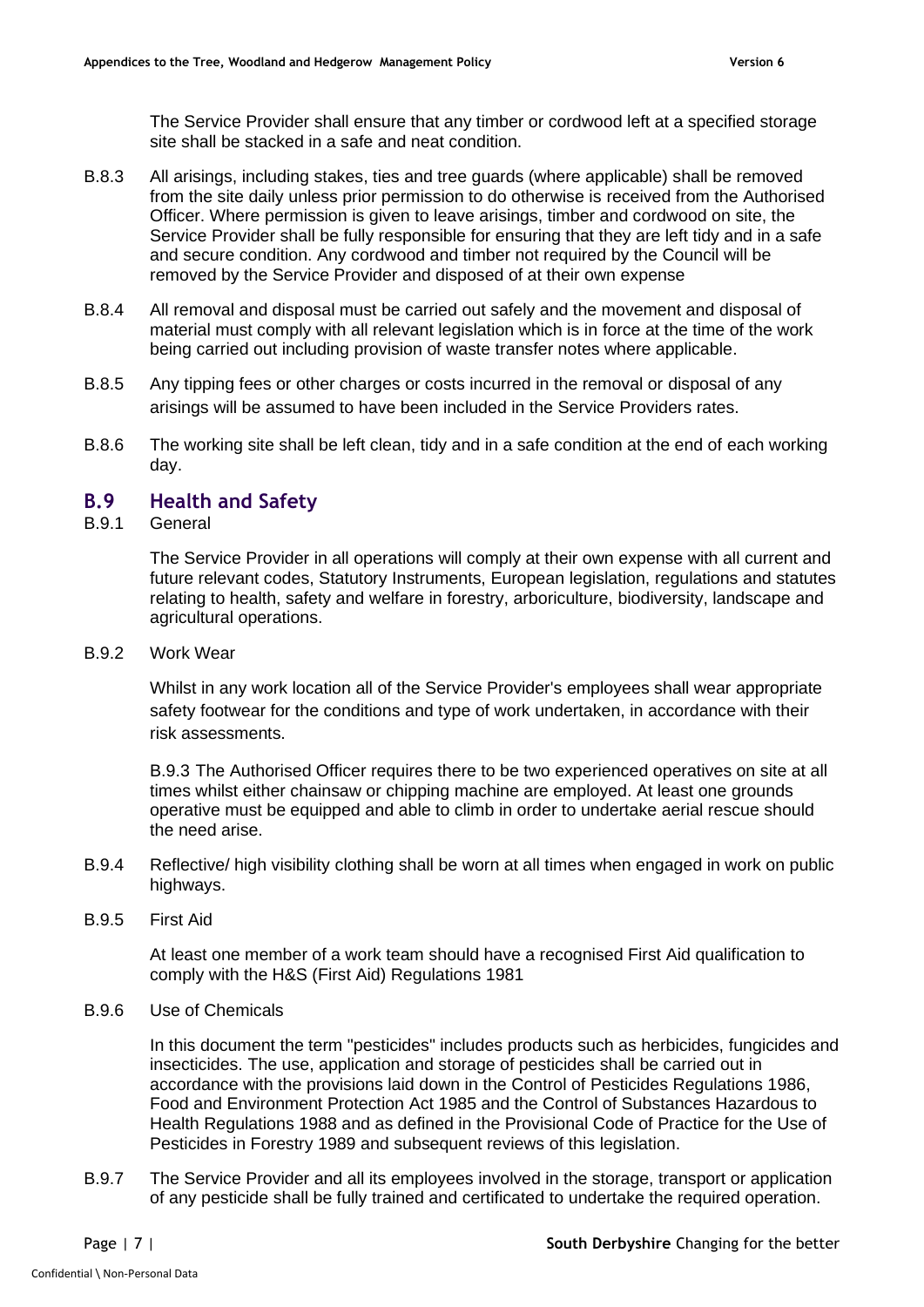The Service Provider shall supply the Authorised Officer with a list of employees who hold the relevant certificates, together with copies of those certificates before the commencement of the Service. The Service Provider shall keep the Authorised Officer updated should any employee gain certification during the course of this Service.

- B.9.8 Should the use of any pesticide result in any damage whatsoever to any turf, plants, trees or soil other than those intended specifically to be controlled by the product or to any other flora or fauna within or outside the area to be treated, then the Service Provider shall be held fully liable and shall fully indemnify the Council accordingly.
- B.9.9 The Service Provider shall ensure that all operatives involved with the application of pesticides are supplied with, and wear at all times, appropriate protective clothing complying with the recommendations for the chemical being handled.
- B.9.10 All operators must be supplied with and must use appropriate equipment to apply the pesticides concerned.
- B.9.11 All pesticides shall be kept safe under lock and key when not in use. Empty containers shall be removed from site, washed out and disposed of safely. Suitable records shall be kept for all stock and its use.
- B.9.12 Use of pesticides shall only be undertaken during suitable weather conditions.
- B.9.13 The Service Provider shall take all necessary precautions to protect rivers, streams, waterways and the like against silting, erosion and pollution which may be likely to damage water supplies or cause injury to fish or plant life.
- B.9.14 Operators shall have sufficient water supply for drinking, personal washing, washing down equipment and diluting pesticides as necessary.
- B.9.15 Fires

No fires shall be lit in any park, garden, open space or woodland, without the prior consent of the Authorised Officer. Where fires are permitted, the Service Provider shall:-

- ensure that the fire is controlled to prevent damage to surrounding trees and shrubs (crown, canopy, stem and root) and property and to prevent nuisance from smoke.
- ensure that fires are not lit under or near to overhead power lines or close to highways
- ensure that the fire is not allowed to burn unattended at any time.
- At the end of the working day, the Service Provider must completely extinguish and liberally douse with water all fires so that when going off site, the fire site cannot constitute a danger to the public and the environment.
- ensure that on completion of all works, the fire site shall be tidied nearly and all noncombustible debris removed to a legal tip.
- that the local Fire Service is informed of the location of fires before they are lit.
- B.9.16 Noise

The greatest care shall be taken by the Service Provider to keep noise to a minimum at all times, having regard for nearby offices, houses and flats and they shall abide by the requirements of the 1989 Noise at Work Regulations and the working hours requirements.

B.9.17 Tools and Equipment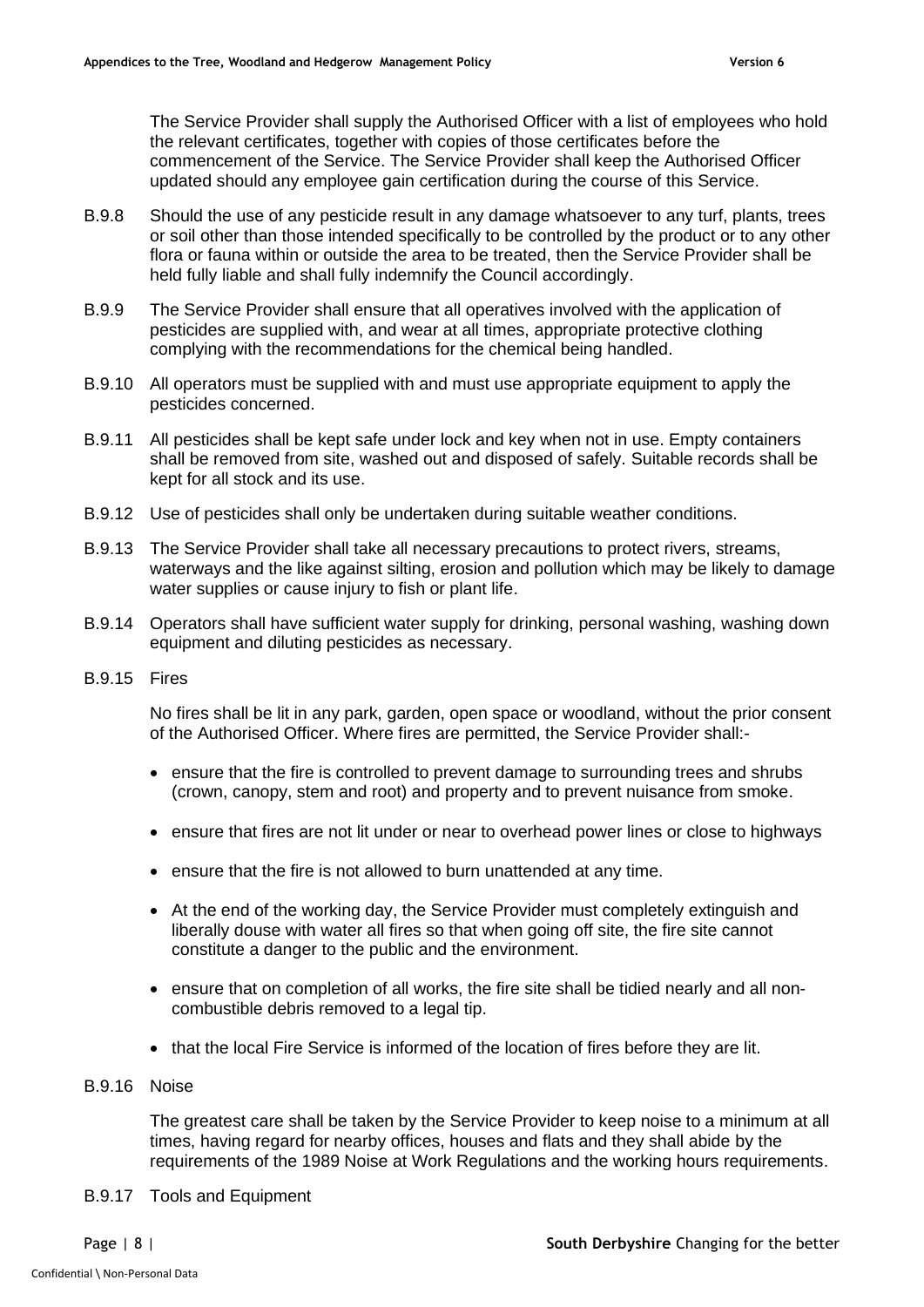The Service Provider may use such tools and equipment as deemed suitable. All tools shall be kept sharp and in serviceable condition.

- B.9.18 The Service Provider shall ensure that all staff engaged in the use of chainsaws hold the appropriate Chainsaw Certification for the task being undertaken.
- B.9.19 Defects in Trees

The Service Provider shall not be expected to have foreknowledge of less obvious defects in trees but, where applicable, they shall report any defects to the Authorised Officer to agree on any necessary variation to the work. Failure to report any obvious defects may result in the Service Provider being liable should any claim against the Council be made.

# **WORKING ARRANGEMENTS: SPECIFIC**

## <span id="page-8-0"></span>**B.10 Highways**

- B.10.1 This work is carried out under a cultivation licence agreement with the Highway Authority, Derbyshire County Council.
- B.10.2 Where work is to be carried out adjacent to a public highway, the Service Provider shall arrange the works so as to avoid traffic congestion and public inconvenience and shall make all necessary arrangements with Police, Fire Service, Ambulance Services and Bus Companies. The Service Provider shall be responsible for all prior erection of notices and "no parking" cones where clear working sites are required.
- B.10.3 The Service Provider shall comply with the recommendations contained in the booklet "Safety at Street Works and Road Works - A Code of Practice" (1992) issued by HMSO.

## <span id="page-8-1"></span>**B.11 Cemeteries**

B.11.1 The Service Provider shall give at least 48 hours' notice of any work to be carried out in any cemetery, whether open or closed to the Cemetery Manager. The Service Provider on arrival at the Cemetery should contact the Cemetery Manager. The Service Provider shall stop work if requested either by the Cemetery Manager or Authorised Officer should any burials be taking place in the cemeteries in which he is working at the time. Contact numbers are given at the end of this Section.

# <span id="page-8-2"></span>**B.12 Pond Works**

B.12.1 The Service Provider may occasionally (1 or 2 days per year), be required to carry out works on or around areas of water which shall require use of a boat. In such instances, the Service Provider shall be required to undertake an appropriate risk assessment, to supply a boat in a suitable and safe condition and also to provide all necessary safety equipment e.g., life jackets.

#### <span id="page-8-3"></span>**B.13 Residential Areas**

B.13.1 Where work may affect occupiers living in an area e.g., if access to their property is required, the Service Provider must give 48 hours' notice to the relevant occupants except in the case of life/property-affecting emergency.

# <span id="page-8-4"></span>**B.14 Pruning**

B.14.1 General

Subject to General Condition 16, unless specified otherwise, tree works should conform to British Standard 3998: 1989 - Tree Work, or any subsequent revision thereof.

B.14.2 When carrying out work to trees, growth shall be cut approximately one metre clear of any streetlamps, or cables of suspended street lighting, traffic signs, traffic lights, street name plates etc. Growth should be cut approximately 2 metres clear of any window or adjacent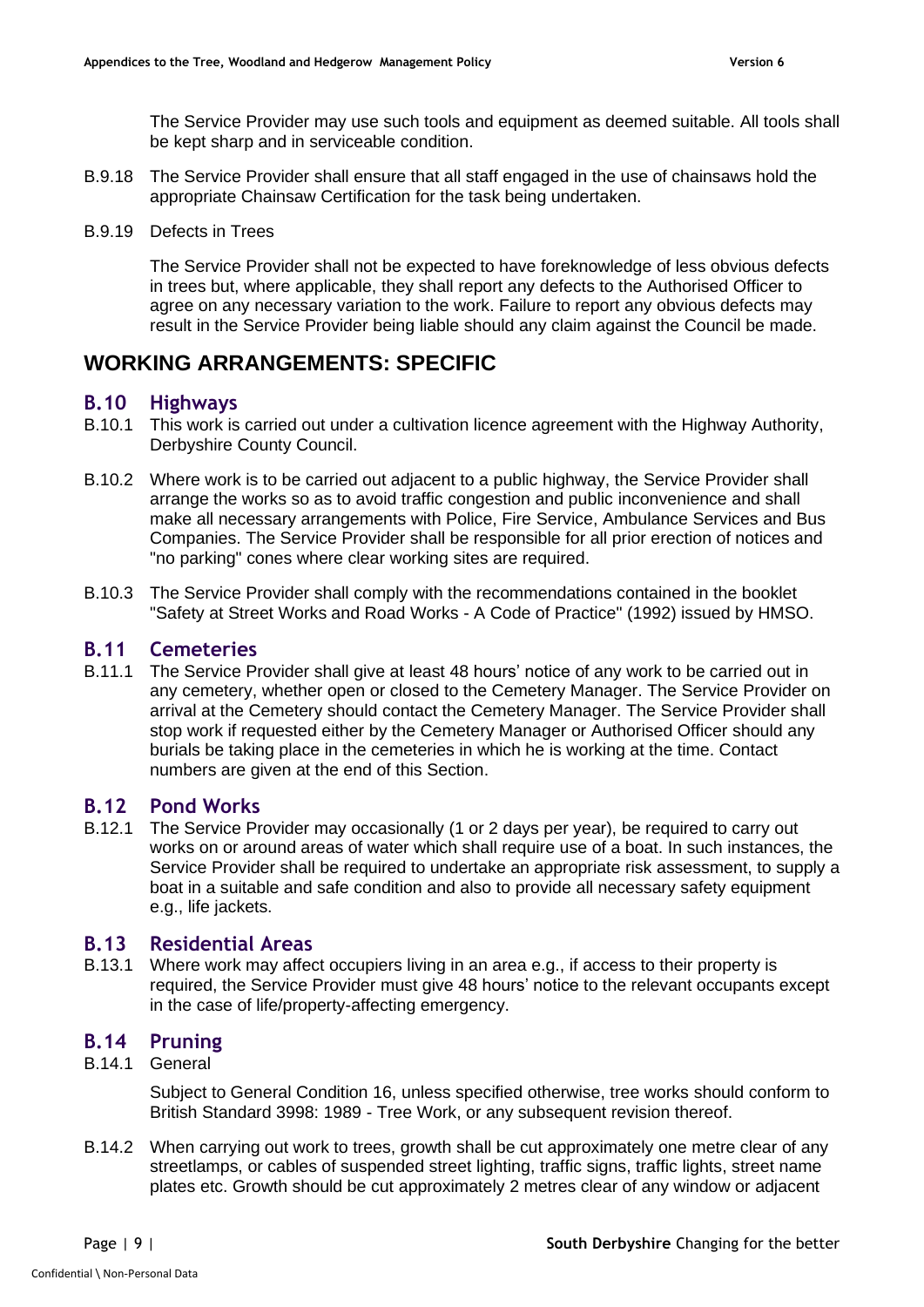property. Growth shall be lifted 3 metres clear over pavements and 5.5 metres clear over carriageways, or as directed by the Authorised Officer.

B.14.3 In removing growth, branches shall be cut back to another branch or limb to give a natural formation and presentation, the angle of the cut should be the mirror image of the branch bark ridge (see Fig1)



#### B.14.4 Appearance of Trees

Each tree shall be individually considered and the general description of the work to be done shall be interpreted in relation to the shape, size, character, condition, and species of each tree. All operations carried out shall be completed so as to leave each specimen with a pleasing and well-balanced appearance, compatible with safety. The Authorised Officer shall determine this.

#### B.14.5 Timing

 $\pm$  Table

The Service Provider shall ensure that the species indicated below are not pruned otherwise than during the circumstances specified. Further information is given in BS3998:2010 British Standards 3998: 2010 'Recommendations for Tree Work'. For the purposes of this policy, other genera can be pruned all year round. Pruning should be avoided when any tree is under stress from environmental factors for example during of soon after a period of drought or waterlogging.

| able B1                                                                                 |                                                           |
|-----------------------------------------------------------------------------------------|-----------------------------------------------------------|
| <b>Genera</b>                                                                           | <b>Times</b>                                              |
| <b>Corylus spp</b><br>Acer spp<br><b>Betula spp</b><br>Alnus spp<br><b>Carpinus spp</b> | Only to be pruned in full<br>leaf and before October      |
| Juglans spp                                                                             | After 23rd July and before<br>late September              |
| <b>Prunus spp</b>                                                                       | Following flowering and<br>before 31 <sup>st</sup> August |

#### B.14.6 Crown Thinning

Crown thinning is generally undertaken, when there is a desire to improve light through the canopy of a tree. It involves the removal of a percentage of secondary and small live branch growth from throughout the crown to produce an even density of foliage around a well-spaced and balanced branch structure. Crossing, weak, duplicated, dead and damaged limbs are removed. **Fig 2**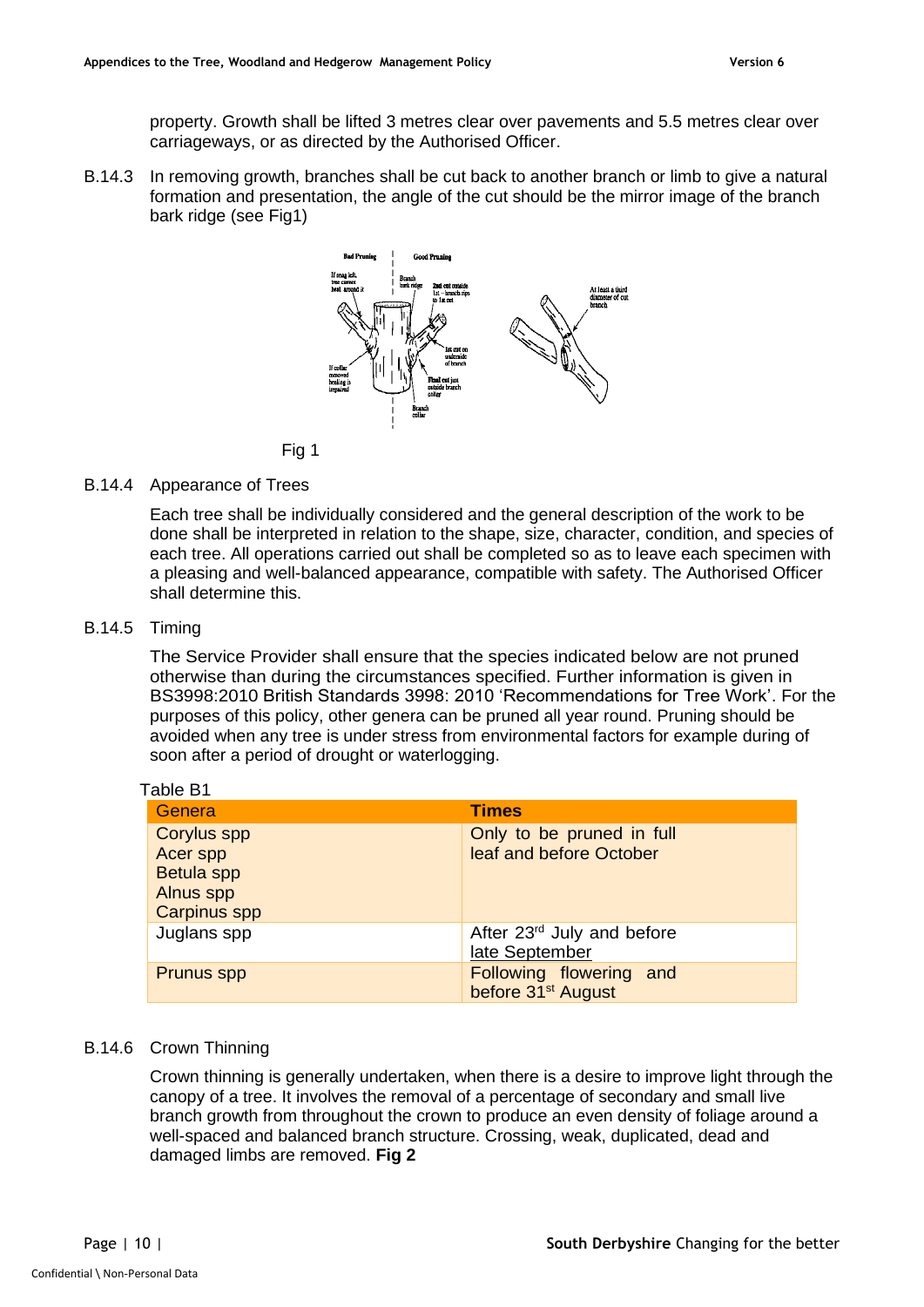

## B.14.7 Crown Lifting

The removal of lower branches or parts of branches in the crown to achieve adequate height clearance, considering for each individual tree the total tree height, the site, traffic (pedestrian and vehicular) and good Arboricultural practice. This operation may also include the removal of major limbs. (This should be carried out in a way that maintains an acceptable, balanced crown shape and a branch structure conducive to the future development of a healthy, mechanically sound crown.) **Fig 3**



#### B.14.8 Crown reduction

Crown reduction is defined as the reduction of the complete outline dimension of the canopy, from the tops of limbs and branches toward the main trunk, by pruning growth to an appropriately sized lateral branch, twig, or bud to leave a flowing silhouette. In addition, all soft growth from the tree's trunk shall be removed from those trees being subject to a crown reduction. **Fig 4**

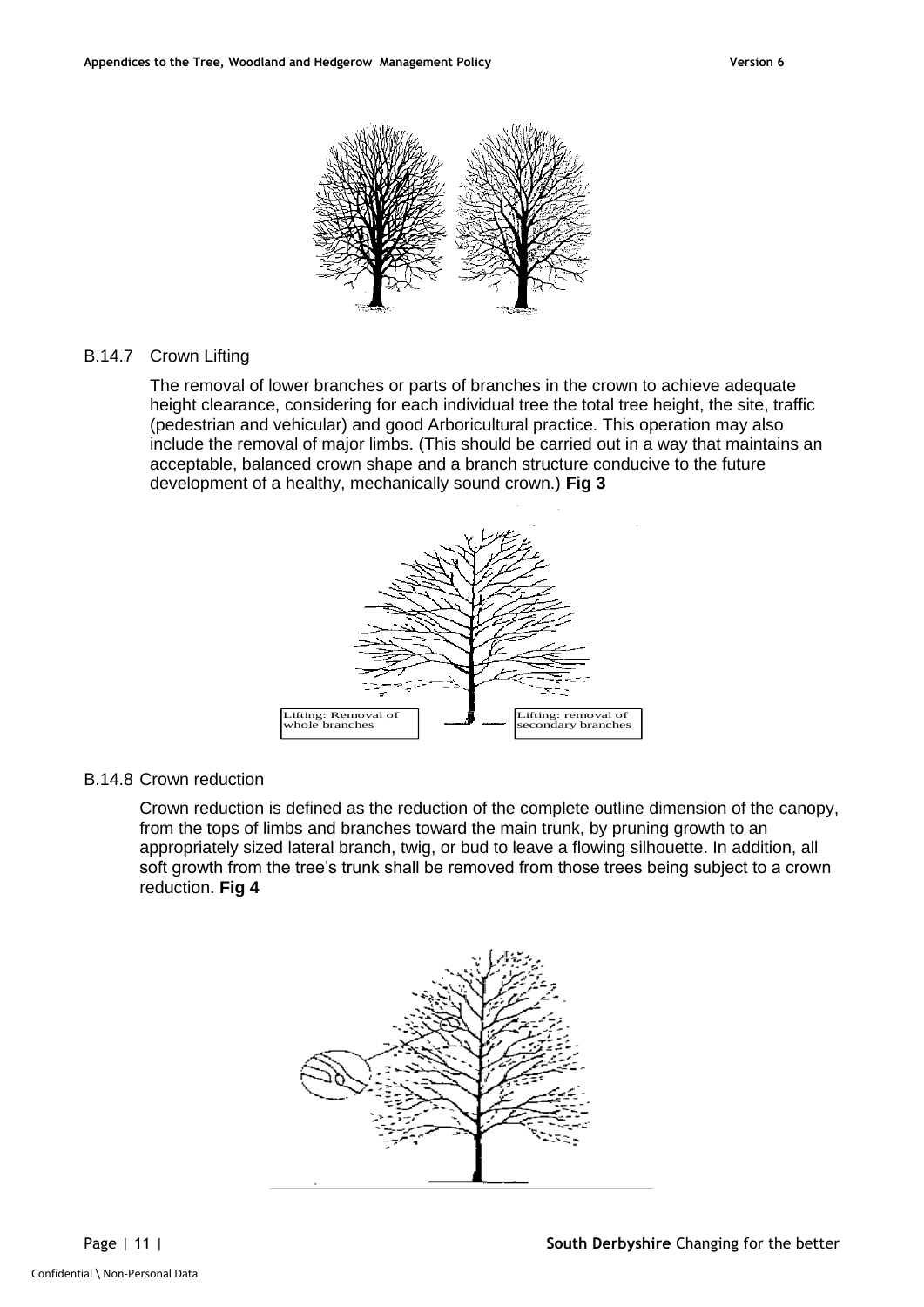#### B.14.9 Coronet Cuts

A coronet cut is a technique for producing a natural fracture effect in cut stubs ends. It is carried out as a pruning treatment to a stub or reduced limb to mimic natural breakage. The form of the coronet cut is designed to shape the branch or trunk end-surface to resemble the fracture that might be imagined following a storm, such as Beaufort storm force 9/10 and is cut to resemble a broken or shattered appearance.

#### B.14.10 Pollarding

This practice is mainly carried out on trees which have a history of pollarding (e.g. Lime trees in Churchyards). All the regenerated shoots and branches of the tree or shrub are cut back to the main stem over the entire Pollard with the objective of producing a quantity of vigorous shoots from the bole. When correctly done, this form of pruning enables trees, which normally grow much larger, to be kept in restrictive locations. Pollarded trees can often outlive natural un-pollarded specimens'

#### B.14.11 Re-Pollarding

This work will usually apply to re-grown Lime trees. These trees historically managed as pollards have fully re-grown crowns. This work will then return these trees to bi-annual pollard management.

#### B.14.12 Retrenchment Pruning

Retrenchment pruning is term used to describe the technique that has been developed in the field of environmental arboriculture to imitate the natural process of ageing. Crown retrenchment is used to describe the way in which peripheral dieback occurs as the tree redirects energy and growth to the formation of a consolidated lower region of the crown.

#### B.14.13 Ivy Removal

In cases where trees are colonised by ivy, this can be left undisturbed unless the tree is becoming visibly suppressed or is likely to be vulnerable to wind damage. Ivy provides valuable habitat and should not be removed during the bird nesting season.

#### B.14.14 Epicormic Growth Removal

This operation involves the removal of epicormic growth from the base and main stem to 1m above the 1st. main limb, or 5m whichever is the greater. (Removal of epicormic growth must be kept to a consistent height, considering the different type and size of trees on each site). All final cuts are made level with the source branch, stem, or root so as not to leave a stub and are made with hand tools.

#### B.14.15 Removal of Dead Wood

All dead, dying or diseased branch wood, broken branches or stubs left from previous tree surgery operations are removed from the tree, and from within any cavities within the tree.

#### B.14.16 Reinstatement of Holes

Holes in the ground resulting from stump grinding or grubbing operations shall be treated as follows: -

- all arisings from the chipping operation to be removed (see Section 16.4.)
- the hole to be backfilled and compacted with topsoil according to BS3882: 2007. Soil to be supplied by the Service Provider.
- topsoil should be of medium texture, neutral to slightly acid and stone free.
- topsoil should be raised to 100mm proud of the surface of all holes to allow for settlement.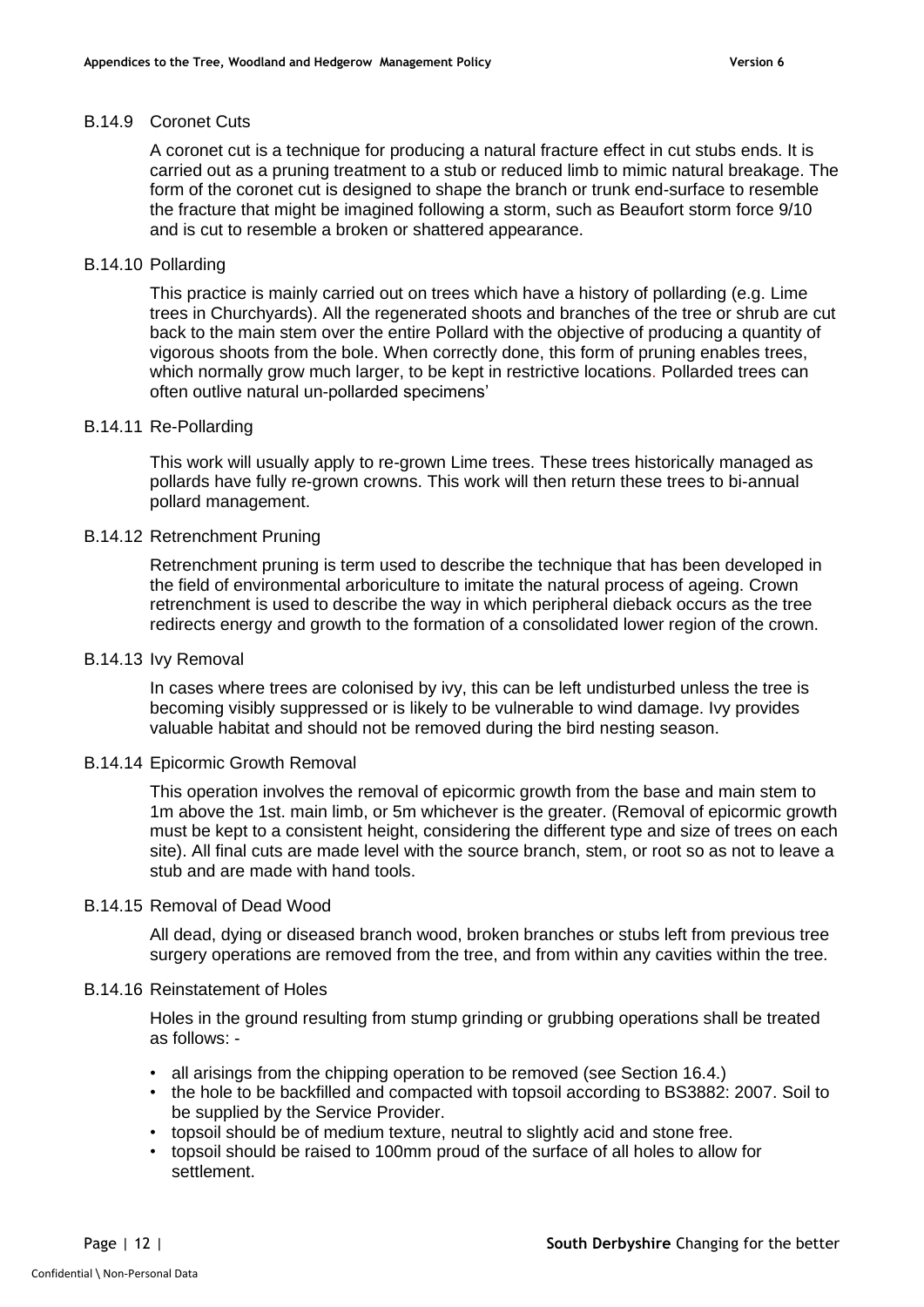#### B.14.17 Stump Treatment

Broadleaves: in order to prevent re-growth, the stumps of broadleaf trees shall be treated with an approved herbicide, unless instructed that coppice regrowth is required.

Conifers: in order to prevent infection by Heterobasidion annosum (Syn: Fomes annosus), the stump of conifers shall be treated with an approved herbicide where instructed.

Before the application of herbicide, the cut surface of the stump should be scored with a chainsaw in order to expose a greater surface area to the chemical being applied.

B.14.18 Service Providers must ensure that use of chemicals does not compromise compliance with the Wildlife and Countryside Act 1990, or any subsequent legislation.

| iPad 今                                                                                           | 12:40<br>A Maxwell Amenity Ltd                            | $70\%$                                                             |
|--------------------------------------------------------------------------------------------------|-----------------------------------------------------------|--------------------------------------------------------------------|
| <b>Tree Species</b>                                                                              | <b>Stump Diameter (cm)</b>                                | <b>Number of Ecoplugs</b>                                          |
| Group 1:<br>Alder, Aspen, Beech, Birch, Elm, Lime,<br>Maple, (Sycamore), Mountain Ash,<br>Willow | $3-6$ cm<br>$6-10$ cm<br>10-14 cm<br>14-18 cm<br>$>20$ cm | 1<br>$\overline{2}$<br>3<br>$\overline{4}$<br>6-8 cm between plugs |
|                                                                                                  | Each buttress root                                        | $\mathbf 1$                                                        |
| Group 2:<br>Ash, Cherry, Bird Cherry, Oak                                                        | $3-6$ cm<br>$6-10$ cm<br>10-14 cm<br>14-18 cm<br>$>20$ cm | $\overline{2}$<br>3<br>$\overline{4}$<br>6<br>5-6 cm between plugs |
|                                                                                                  | Each buttress root                                        | $\overline{2}$                                                     |
| Group 3:<br>Poplar, Rhododendron, Elder, Tree of<br>Heaven                                       | $3-6$ cm<br>6-10 cm<br>10-14 cm<br>14-18 cm<br>$>20$ cm   | $\overline{2}$<br>$\overline{4}$<br>6<br>8<br>3-4 cm between plugs |
|                                                                                                  | Each buttress root                                        | $\overline{2}$                                                     |

Please Note: The Plug Pack and the Ecoplug 13 mm Drill Bit are sold separately

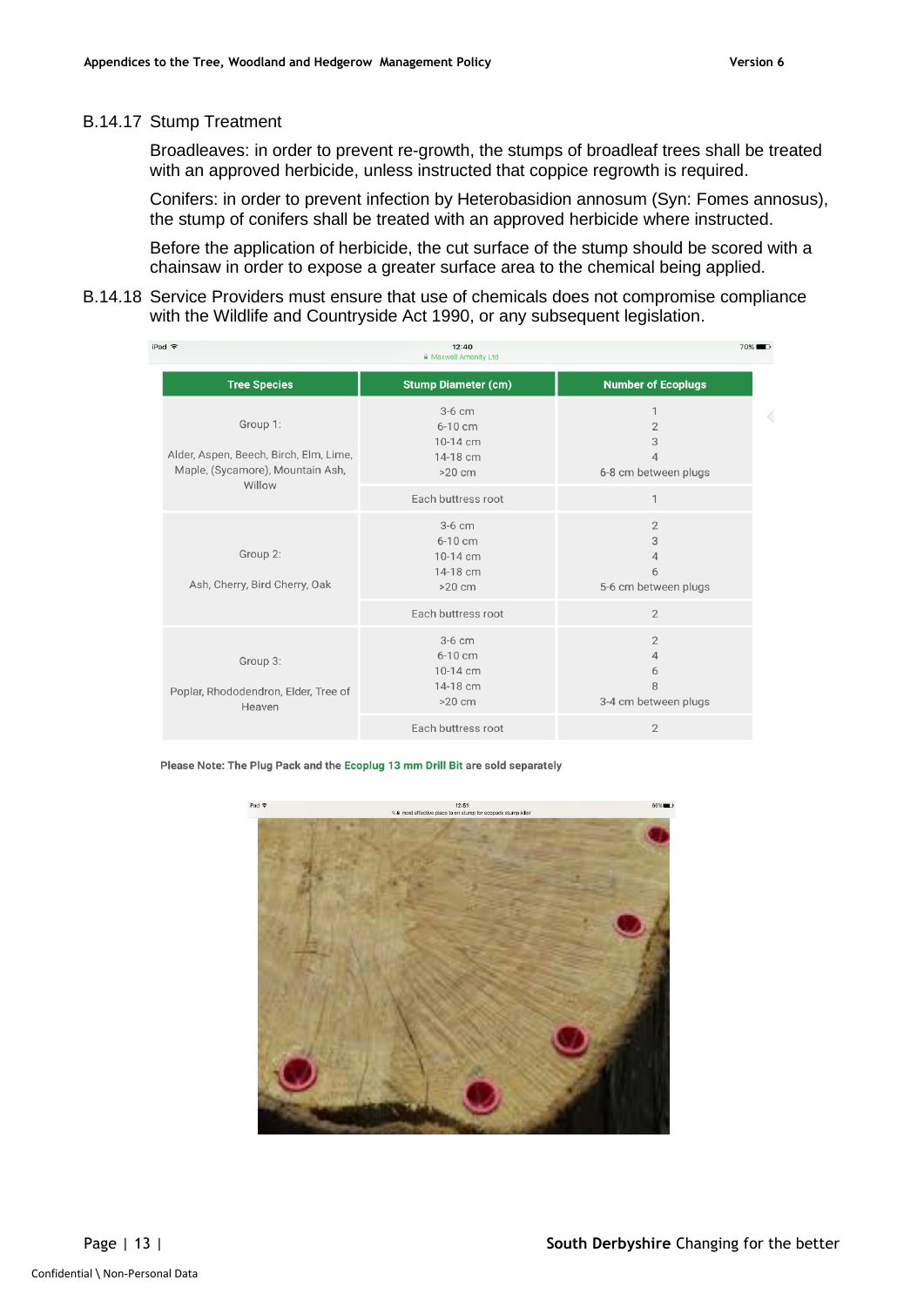# <span id="page-13-0"></span>**Appendix B**

## <span id="page-13-1"></span>**N.1 Legislative Context**

South Derbyshire District Council's Legal Position in Relation to Trees in its Ownership/Duty owed by landowners regarding responsibility and risk

- N.1.1 Owners of trees have a legal duty of care and are obliged to take reasonable care to identify risks and ensure that any foreseeable hazards can be identified and made safe. Although it is not possible to completely eliminate the risk of a tree failing, there are often indications that a tree may be in decline, have structural faults, is damaging property or is suffering from decay or pests and diseases. Many of these signs can be recognized by first-line trained inspectors who can then instigate further investigations by a qualified arboriculturist.
- N.1.2 Under UK law, in England and Wales, the Occupiers' Liability Act 1957 and 1984 governs liability. The earlier Act deals with any liability relating to visitors, i.e. persons who enter the land or premises either by invitation or by permission. The later Act deals with liability to other persons, including trespassers. Occupiers can be held negligent in their duty of care even if injury or damage occurs on land where people do not have access by right or invitation. Under General Liability, a tree owner has a 'Duty of Care' to its 'neighbours' with regards to the regular inspection and hazard abatement of its tree stock. This duty is laid down in
	- Occupiers Liability Acts of 1957 & 1984
	- Highways Act 1980 (especially section 130),
	- The Miscellaneous Provisions Act 1976 'Dangerous Trees and Excavation'
	- Health & Safety at Work Act 1974 (for bystanders' sec 3(1)).
	- Criminal Liability can be pursued under Section 3 of The Health and Safety at Work Act 1974, where there is a general duty of care at Common Law to take reasonable care to avoid injury to your neighbour.
	- Corporate Manslaughter and Corporate Homicide Act 2007
- N.1.3 In the event of a claim arising from personal injury or other damage involving a tree, the occupier of land will, in most cases, be liable if found negligent in meeting their duty of care.
- N.1.4 Without any system of inspection or maintenance, the consequences to the Council are not simply monetary but could lead to conviction under the Corporate Manslaughter and Corporate Homicide Act 2007. For proof of negligence, it will usually have to be shown that it was reasonably foreseeable that the tree might do damage and that mitigation measures were insufficient. It for this reason that trees identified on a schedule for treatment should be dealt with within the required timescales. If a tree has not been dealt with in the recommended 'foreseeable' timescales the council is likely to be deemed liable
- N.1.5 Liability claims can be made against the Council if it is alleged that the Council's negligence is deemed to have caused injury, loss or damage to a third party or their property, for example if a tree branch falls and damages a car. Claims of this nature will be decided on the facts of each claim. The Council puts itself in the best possible position possible to defend any claims if it can demonstrate that it has a reasonable risk-based approach to inspection and a thorough pro-active maintenance programme for its trees and keeps accurate records to demonstrate that this has been adhered to. The Council must prove it adheres to its approved policy, processes and work programmes to mitigate its risk of proven negligence. Where negligence is not proven, the failure of a tree would be deemed an "Act of God".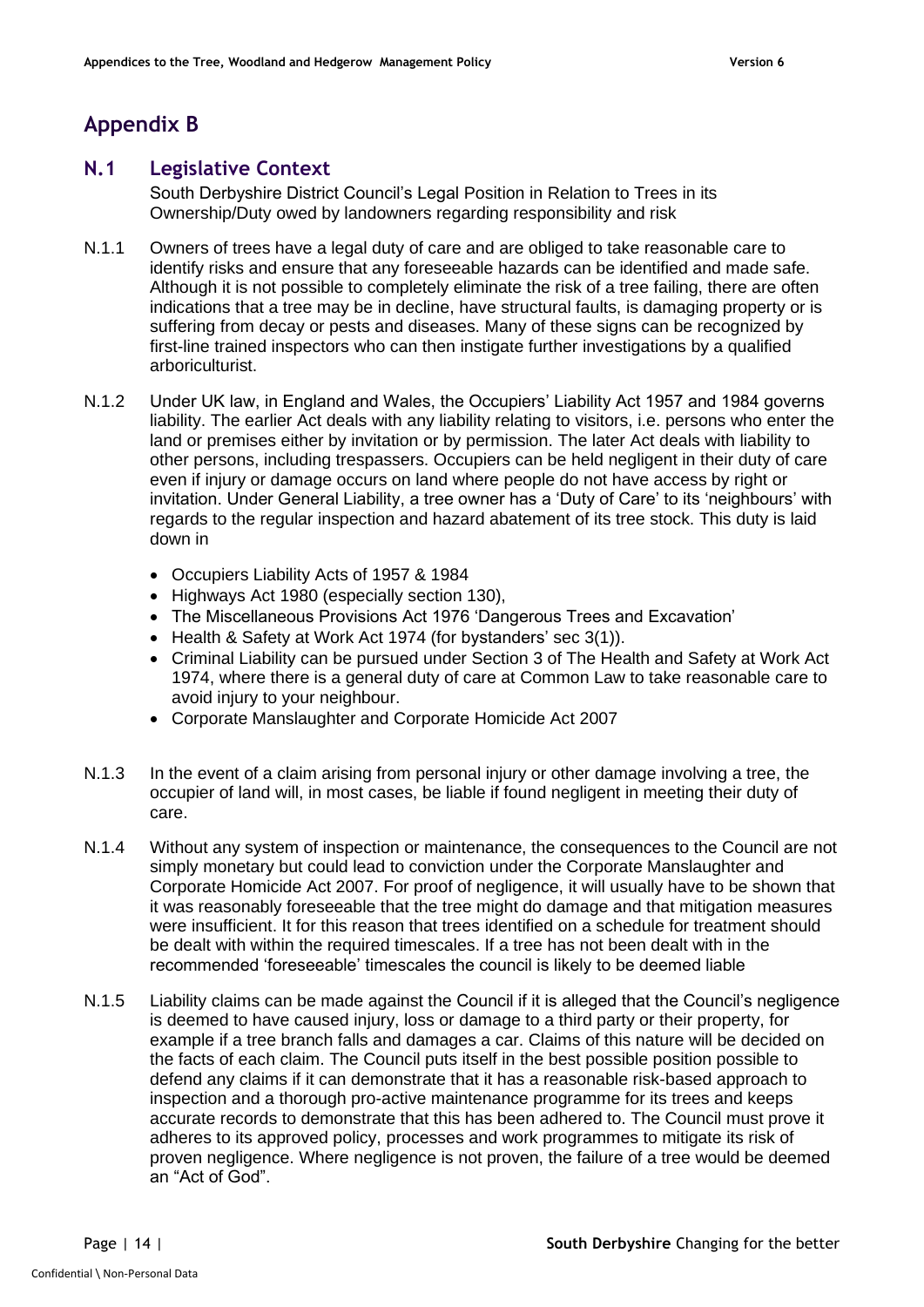- N.1.6 Trees in Towns II (a study carried out for the Department of Communities and Local Government by ADAS (Agricultural Development and Advisory Service) and Myerscough College in 2008) states that at least 40% of the local authorities' tree maintenance work should be done on a systematic, regularly scheduled cycle. This is in contrast to work that is done 'on demand' in response to requests, complaints or hazardous situations. The 40% level is now generally recognised as a benchmark indicating a relatively systematic and planned approach to tree maintenance work.
- N.1.7 Generally, legal precedents from the courts appear to indicate that the standard of inspection is proportional to the size of and resources available (in terms of expertise) to the landowner. The courts have not defined the standard of inspection more precisely than the standard of "the reasonable and prudent landowner". The HSE states in the HSE sector information minute Management of the risk from falling trees (HSE 2007), that: "for trees in a frequently visited zone, a system for periodic, proactive checks is appropriate. This should involve a quick visual check for obvious signs that a tree is likely to be unstable and be carried out by a person with a working knowledge of trees and their defects, but who need not be an arboricultural specialist. Informing staff who work in parks or highways as to what to look for would normally suffice".
- N.1.8 Recent court cases have concluded that landowners of trees adjacent to high-risk zones such as highways should ensure a minimum of 18-monthly inspections are undertaken
- N.1.9 Pro-active, defendable tree management
- N.1.10 All tree-owning Council's should operate a pro-active defendable system for managing trees and tree risk (for court/ tribunals/ ombudsman/ insurance purposes). Accepted good practice, as benchmarked with similar councils, usually includes the following elements
	- A Tree Management/ Maintenance Policy
	- A stock inventory of all owned trees (preferably on an e-database)
	- All owned trees are mapped (preferably using a GIS-based system)
	- All trees are risk-assessed using a recognized assessment system
	- All trees are inspected according to the priorities of risk assessment system
	- A system for collating tree concerns from members of the public etc. with appropriate follow-up inspections
	- All essential safety work and required treatments collated into a tree work programme based on inspections, priorities and identified risks/hazards etc.
	- Resources made available to deliver the identified essential tree work programmes

#### N.1.11 **Wildlife and Countryside Act 1981(Trees)**

The *Wildlife & Countryside Act 1981* is one of the most important pieces of Wildlife legislation in the UK. It states it is an offence to:

- Intentionally kill, injure or take any wild bird
- Intentionally take, damage or destroy the nest of any wild bird while that nest is in use or being built
- Intentionally take or destroy an egg of any wild bird

The *Wildlife & Countryside Act 1981* has several subsequent amendments the most important being the - The *Countryside and Rights of Way Act 2000* (CROW) which under Schedule 12 of the Act strengthens the legal protection for threatened species. It also makes certain offences 'arrestable' and importantly and significantly creates a new offence of **reckless disturbance**. It also confers greater powers to police and wildlife inspectors for entering premises and obtaining wildlife tissue samples for DNA analysis, and also enables heavier penalties on conviction of wildlife offences.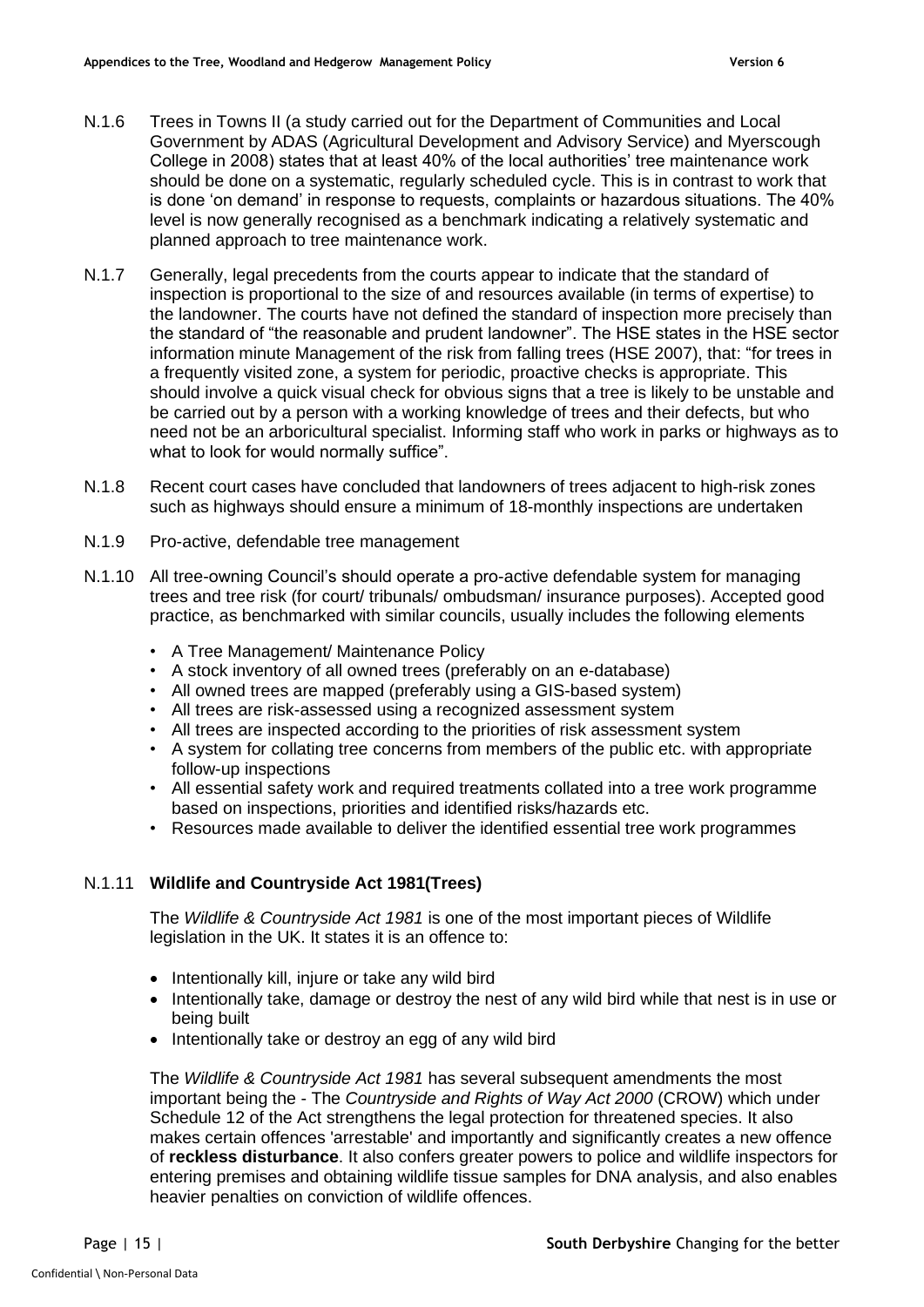#### N.1.12 **The Natural Environment and Rural Communities Act 2006**

Section 40 of the NERC Act places a duty to conserve biodiversity on public authorities in England. It requires local authorities and government departments to have regard to the purposes of conserving biodiversity in a manner that is consistent with the exercise of their normal functions such as policy and decision-making. 'Conserving biodiversity' may include enhancing, restoring, or protecting a species population or a habitat

#### N.1.13 Bats and Roost Sites

All bat species and their roosts are legally protected in the UK. All bats are listed as European protected species of animals in the European Union's Council Directive 92/43/EEC of 21 May 1992 on the Conservation of Natural Habitats and of Wild Fauna and Flora, better known as the Habitats Directive.

This Directive is implemented in the UK under the Wildlife and Countryside Act 1981 (Schedule 5). They are also included in Schedule 2 of the Conservation (Natural Habitats, &c) Regulations 1994, and The Countryside and Rights of Way Act 2000. The Acts and Regulations include provisions making it Illegal to:

- Recklessly or deliberately kill, injure or capture (take) bats.
- Recklessly or deliberately disturb bats (whether in a roost or not)
- Damage, destroy or obstruct access to bat roosts

A Bat roost is interpreted as 'any structure or place which is used for shelter or protection', whether or not bats are present at the time. If proposed work is likely to destroy or disturb bats or their roots the appropriate Statutory Nature Conservation Organisation (SNCO) MUST be notified and allowed a reasonable time to advise on whether the proposed work should be carried out and, if so, the method to be used.

#### **N. 2 The National Context**

N. 2.1 **The Climate Change Act 2008** (2050 Target Amendment) Order 2019 – amends the 2008 Climate Change Act to commit the UK to a net zero emissions target by 2050. Environment Bill 2020 – enhances legal protections for existing trees and woodlands.

N.2.2 **Defra's 25 Year Environment Plan** – recognises importance of ecosystem services derived from trees, sets out ambition to protect and plant more trees, and highlights the natural capital approach as a tool to help make key choices and long-term decisions about the environment.

**N.2.3 National Planning Policy Framework** (NPPF) 17 - to be read in conjunction with the 25 Year Environment Plan. The NPPF recognises the importance of trees and requires that planning authorities have plans in place to enhance the natural and local environment.

N.2.3 **The England Tree Strategy** which is currently being drafted relates to the governments targets for planting trees and woodlands. Woodland, which includes plantation forests, more natural forested areas, and lower density or smaller stands of trees, accounts for 13.1<sup>1</sup>% of the total UK land area. Land covered by forestry has increased steadily by 4.4% from 3.05 million hectares in 2009 to 3.19 million hectares in 2019. Scotland has 46% of the UK's woodlands, England has 41%, Wales has 10% and Northern Ireland has 4%<sup>2</sup>. As a percentage of the total land area, woodlands account for:

• 10% of England

<sup>1</sup> https://www.forestresearch.gov.uk/tools-and-resources/statistics/forestry-statistics/ Table 1.2 Woodland area in the United Kingdom <sup>2</sup> https://www.ons.gov.uk/economy/environmentalaccounts/bulletins/woodlandnaturalcapitalaccountsuk/2020#size-of-the-area-covered-by-woodland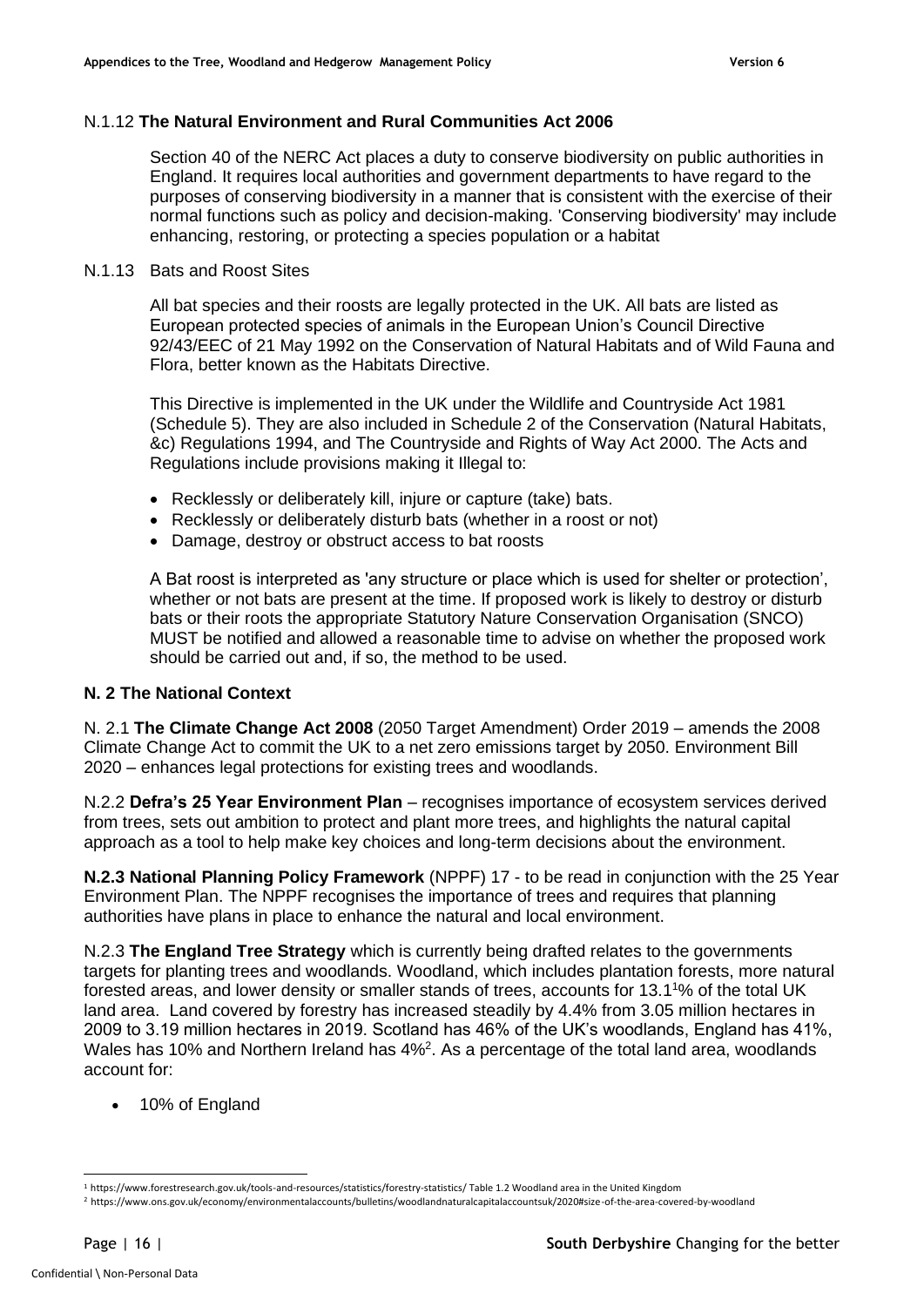- 15% of Wales
- 18% of Scotland
- 8% of Northern Ireland

N.2.3.1 In addition to woodland areas, which make up the figures above, the [Forestry Commission](https://www.forestresearch.gov.uk/tools-and-resources/national-forest-inventory/what-our-woodlands-and-tree-cover-outside-woodlands-are-like-today-8211-nfi-inventory-reports-and-woodland-map-reports/)  [estimates](https://www.forestresearch.gov.uk/tools-and-resources/national-forest-inventory/what-our-woodlands-and-tree-cover-outside-woodlands-are-like-today-8211-nfi-inventory-reports-and-woodland-map-reports/) there are 390,000 hectares of small woods in Great Britain (non-national forest inventory wooded areas of over 0.1 hectare in extent). There are also 255,000 hectares of groups of trees (that is, clusters and linear tree features of less than 0.1 hectare in extent) and an estimated total canopy cover of 97,000 hectares from lone trees in Great Britain accounting for 2.6% of the 'wooded area'. For Great Britain, that is a total woodland area of 3,719,000 hectares.

N.2.3.2 Forestry is a devolved matter and so the government is working with the devolved administrations in Scotland, Wales and Northern Ireland to determine how best to achieve the UK manifesto commitment to plant 30,000ha of woodland per annum.

N.2.3.4 The requirement to plant 30,000ha (116 square miles) of woodland per year in the UK up to 2050 is a recommendation made by the Committee on Climate Change to assist in the Government's commitment to reduce greenhouse gas emissions to Net Zero Carbon by 2050. The recent budget held in March 2020 included a commitment to plant around 30,000 hectares of trees over the next five years in England<sup>3</sup>. The technical paper released alongside the England Tree Strategy indicates that the Government estimates '*that planting 10,000 hectares per year by 2025 is the highest possible planting rate for conventional forestry (i.e. excluding planting energy crops) in*  England'.<sup>4</sup> Whilst the draft of the strategy does not include any tree planting targets for England, it seems likely that England's future apportionment for the targeted 30,000ha of new planting per year will be somewhere between one fifth and one third of the total UK requirement (i.e. 6,000-10,000ha per annum). The remaining four fifths to two thirds of the committed planting will therefore be delivered in Scotland, Wales and Northern Ireland.

N.2.3**.**5 Recent tree planting across the UK has averaged less than 15,000 hectares per year since 2002 and for eight of the past 18 years been less than 10,000 ha<sup>5</sup>. In recent years 10-15% of total UK planting has taken place in England, with the vast majority happening in Scotland<sup>6</sup>.

#### N.2.4 **The Local Context**

N.2.4.1 South Derbyshire has slightly less woodland and wooded areas than the UK and England average<sup>7</sup>. This figure is based solely on woodland within the national forest inventory (NFI) which is a national inventory of woodlands over 0.5ha and so could exclude some smaller areas of tree cover. However, based on the NFI, 9.3% of the District is covered in woodland. Woodland cover is also comparatively low in many of the surrounding districts and boroughs and reflects the lowland character of the broader area, the urban nature of many of the districts and the competing land uses facing local areas.

N.2.4**.2** The headline figure of 9.3% tree cover in South Derbyshire hides a clear difference in tree and woodland cover within the District. This is best shown visually in the map below, but the differences shown on the map are attributable to the southern half of the District falling within the National Forest, which over the past 30 years or so has tripled tree cover within its operational area 8 .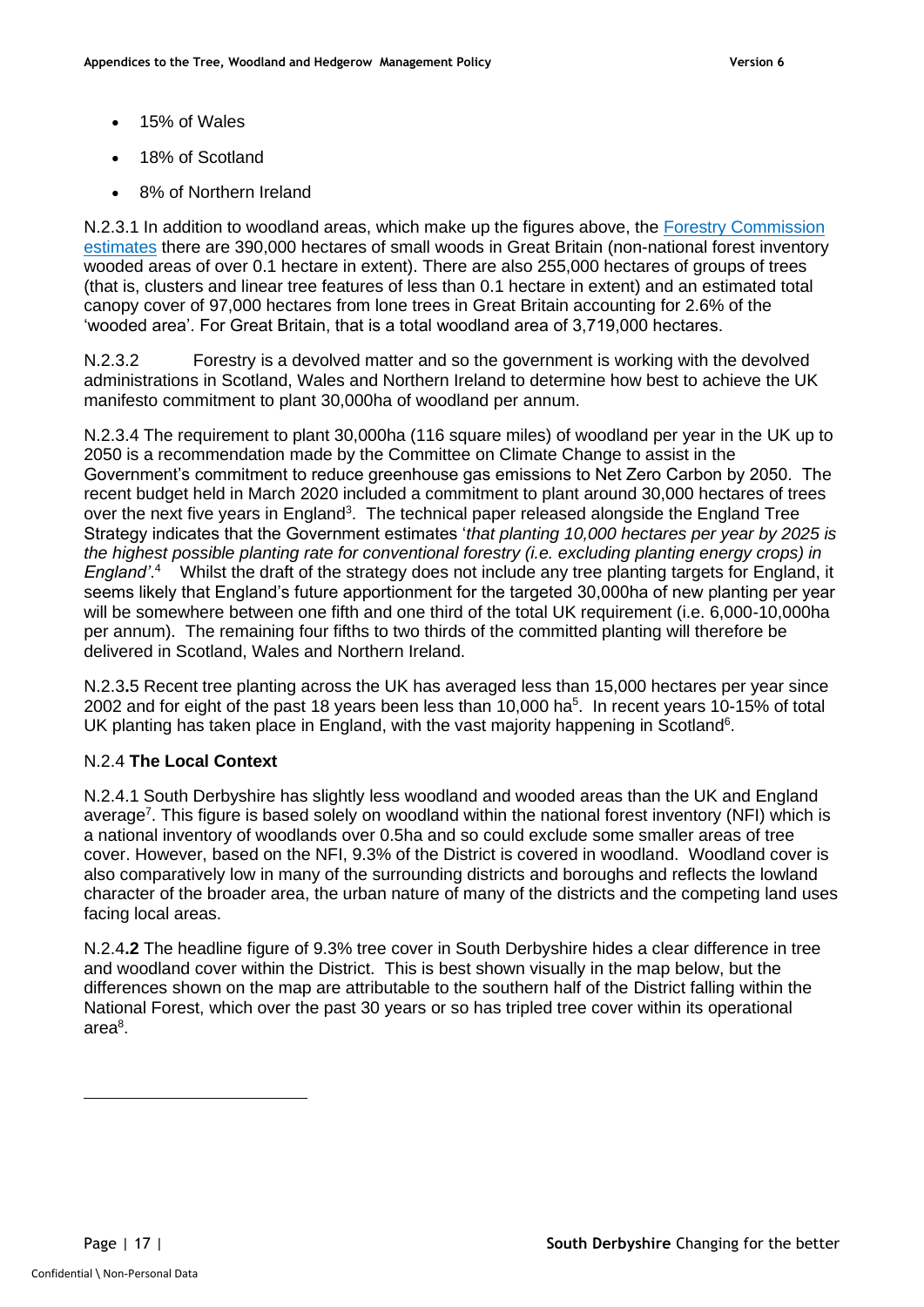The Council shall comply with all current legislation and good practice guidance in managing its trees, woodlands, hedgerows, and tree-related habitats

# <span id="page-17-0"></span>**Appendix C**

# <span id="page-17-1"></span>**S.1 Summary of Capital Asset Value for Amenity Trees (CAVAT)**

- S.1.1 At present trees only show on a local authority's balance sheets as a drain on their financial resources. There is no way either to account for their contribution to the public good, or to measure how the value of the tree stock may change as a result of management.
- S.1.2 To remedy this, a system has been adopted by many Local Authorities to place an asset value on the public tree stock. It is called Capital Asset Value for Amenity Trees (CAVAT).
- S.1.3 There are two variants of the method, one designed to allow the stock as a whole to be managed in relation to its value, and the second intended for cases relating to individual trees, or groups, where a more detailed consideration is necessary.
- S.1.4 The basis of both methods is the American `trunk formula' method. The value calculated is in effect a notional replacement value. In CAVAT this has been revised to reflect the public value of the tree. A basic value calculated from the trunk diameter is modified by its functionality, in broad terms defined as how complete the crown is relative to what would be expected for a tree with the same trunk diameter, and in what functional condition it is found to be. A range of other factors, reflecting the Helliwell system and recent research are also taken into account in the case of individual trees.
- S.1.5 It has been developed and tested by a user group formed from London Tree Officer Association (LTOA). Tree Officers using this system found it to be robust and reliable. As a result of the testing the methods have evolved in particular to include consideration of life expectancy. The social value of trees are very important, therefore included in the CAVAT system a factor relating to population density called the Community Tree index (CTI).
- S.1.6 The Community Tree Index has been included in the CAVAT calculations on the basis that the more people who see and experience a tree the more valuable it is to the community in which it stands. Recently the concept of valuation of ecosystem services and tree valuation in particular has been gaining ground among tree management professionals. The CTI is a pragmatic method of introducing the social importance of trees into the calculations.
- S.1.7 The CAVAT variant used for individual cases, including those relating to subsidence, is the `Full' method. This has four stages. In the first a basic value for the tree is calculated from its trunk diameter. This is then converted to a functional value by consideration of the crown area. Special factors which may increase or decrease the value of the tree are then taken into account to produce an adjusted functional value.
- S.1.8 The final value is then calculated by adding consideration of life expectancy, using the Safe Life Expectancy (SLE) method. The method has a particular use in relation to root related subsidence claims because it allows a robust ranking of tree value to be established and hence lower value trees can be objectively separated from medium or high value trees.
- S.1.9 While the method does rely on judgement and as a result there is a capacity for disagreement, the method is designed specifically to minimise the effect of such potential disagreements by ensuring that the judgements that have to be made are ones on which a majority of arboriculturists with suitable training are likely to agree.
- S.1.10 There is a need for familiarisation training in order to use the method. However, this is not unduly onerous, and it is anticipated that it will be made readily available through local tree